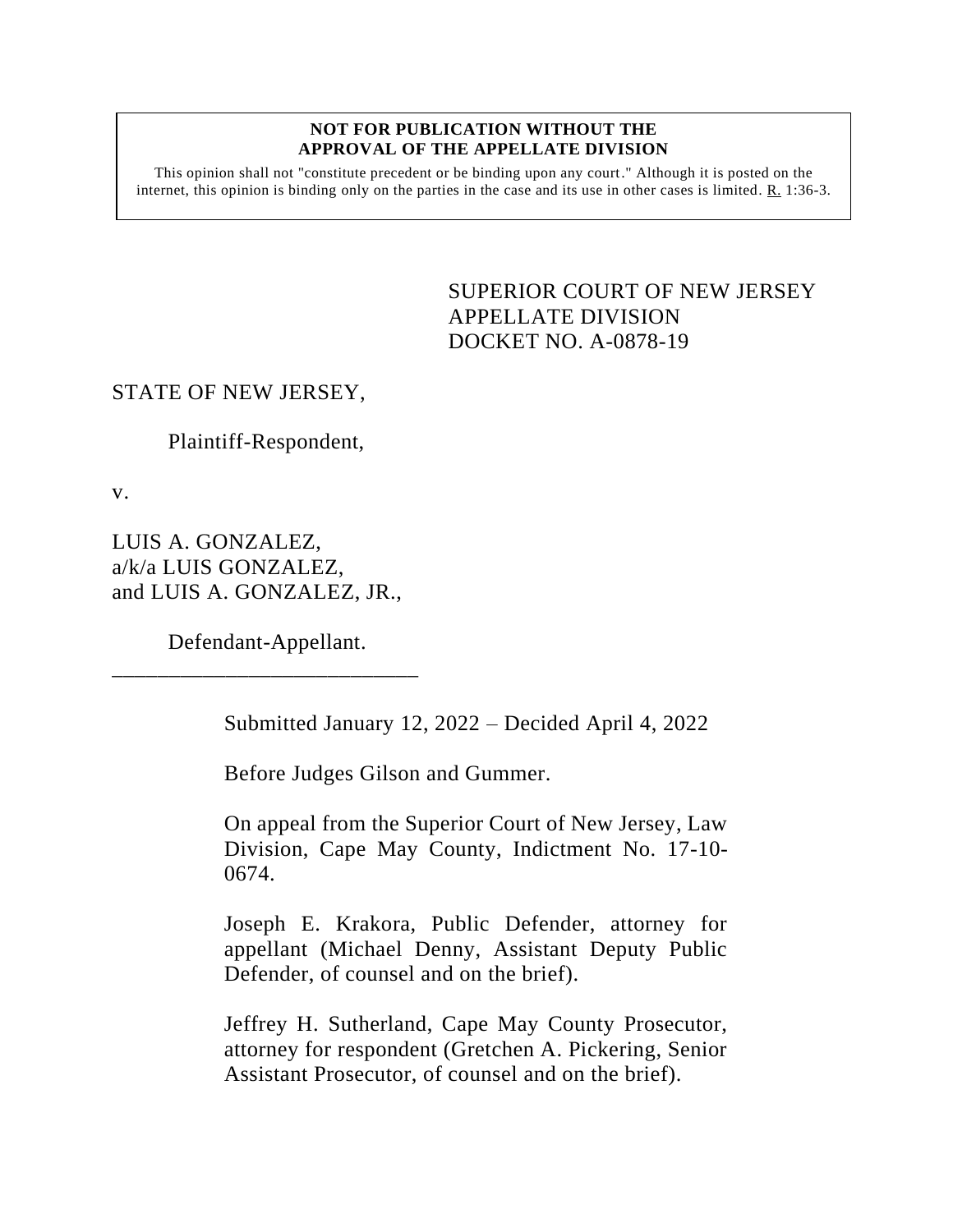### PER CURIAM

Defendant Luis Gonzalez pled guilty to second-degree possession of heroin with intent to distribute, N.J.S.A.  $2C:35-5(a)(1)$  and  $(b)(2)$ . In accordance with his plea agreement, he was sentenced to ten years in prison with five years of parole ineligibility. He appeals from an order denying his motion to suppress the drugs seized from his car, arguing that the trial court erred in not conducting a complete evidentiary hearing. Because there were disputed issues concerning why and on what grounds the police stopped defendant's vehicle, we vacate the order denying the motion to suppress and remand for a full evidentiary hearing.

### I.

The State contends that in May and June 2017, defendant was the subject of a narcotics investigation. On June 20, 2017, members of the Wildwood Police Department's Street Crimes Unit observed defendant and another man walk off the boardwalk and get into a blue Hyundai Sonata, which was parked in a lot near the boardwalk with its windows rolled up. Shortly after, the other man exited the vehicle and walked back to the boardwalk. Some police officers followed the other man, but he was not located or identified.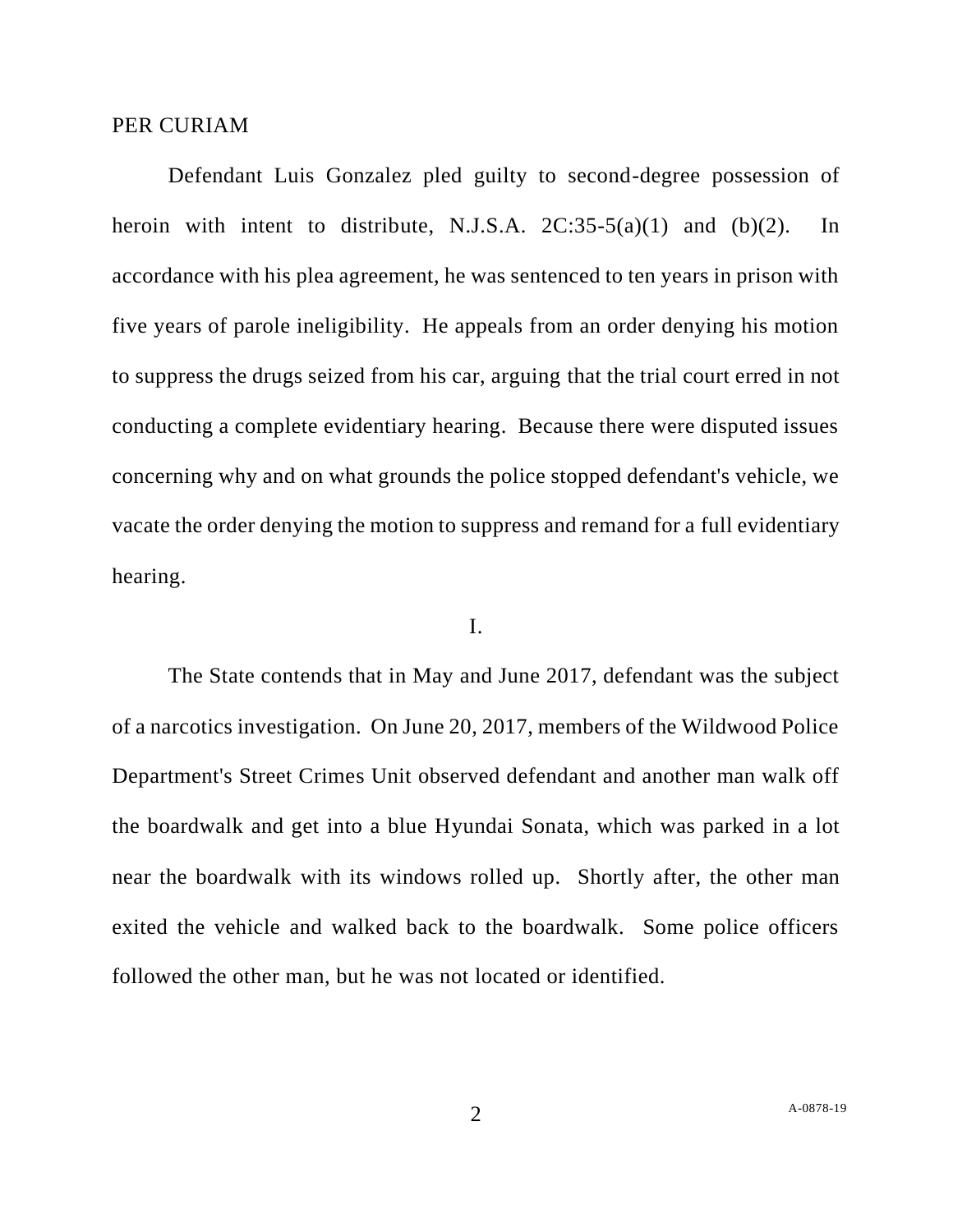Meanwhile, defendant drove away. Police Officer James Stevens, who was a member of the Street Crimes Unit, had observed defendant and the other man while they were in the parking lot. Stevens radioed Officer Andrew Kolimaga and directed him to stop the Sonata. Kolimaga stopped the car several blocks away from the parking lot. The State asserted that defendant's car was stopped for two reasons: Officer Stevens believed he had witnessed a drug transaction in the parking lot and defendant's vehicle had illegal tinted windows.

After defendant's vehicle was pulled over, Officer Stevens and several other officers joined Kolimaga. Three officers reported that they smelled raw marijuana when they approached defendant's car. Defendant was detained while a K-9 unit was summoned to the scene. The responding dog gave two indications of narcotics near the driver's side door and trunk of the Sonata. Defendant's car was impounded, he was given two motor vehicle tickets for improper safety glass and narcotics in a motor vehicle, and he was released at the scene of the stop.

Officer Stevens then prepared an affidavit in support of an application for a warrant to search defendant's car. The warrant was granted, and the search of the vehicle revealed approximately 1900 bags containing heroin or crystal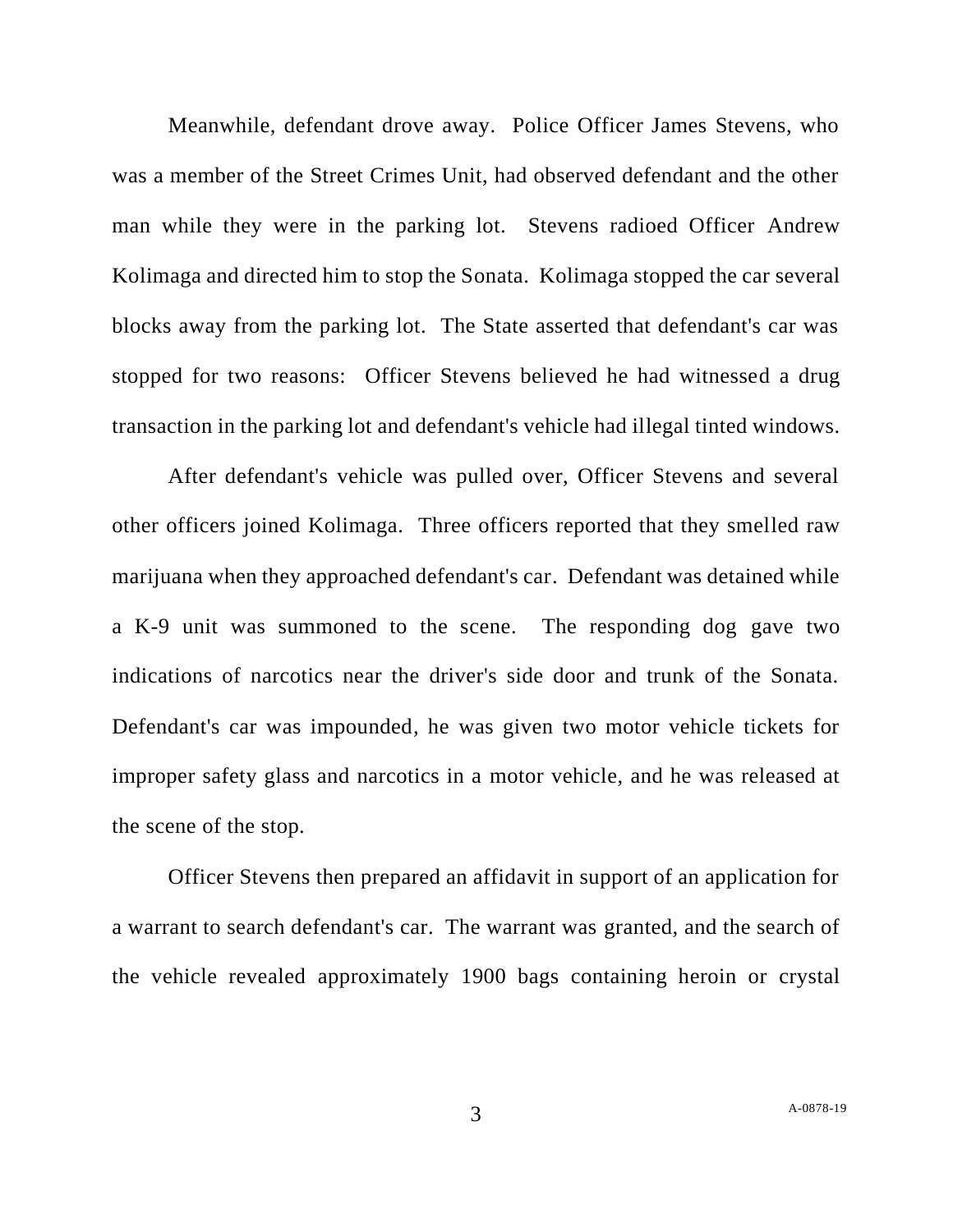methamphetamine, a digital scale, and packing materials. Thereafter, defendant was indicted for eight second- and third-degree drug-related crimes.

Defendant moved to suppress the drugs and other physical evidence that had been seized from his car. On March 12, 2018, a hearing was conducted on defendant's motion. At the hearing, defendant argued that there were no lawful grounds for stopping his vehicle. He did not present any evidence that the affidavit in support of the warrant was improper.

The State was prepared to call a witness, presumably Officer Stevens. Nevertheless, no witness testified on behalf of the State at the hearing. Instead, the State submitted a police report, marked as exhibit S-3, and the affidavit submitted in support of the warrant application, marked as exhibit S-2. The trial court accepted both of those documents without any testimony and relied on those documents in making its findings.

Defendant testified at the hearing. He denied that he had engaged in a drug transaction on the day that his vehicle was stopped. Instead, he claimed that he had gone to Wildwood to meet someone he knew who could get him a discounted bracelet to go on rides along the boardwalk. Defendant explained that he had planned to give the bracelet to his stepdaughter for her upcoming birthday.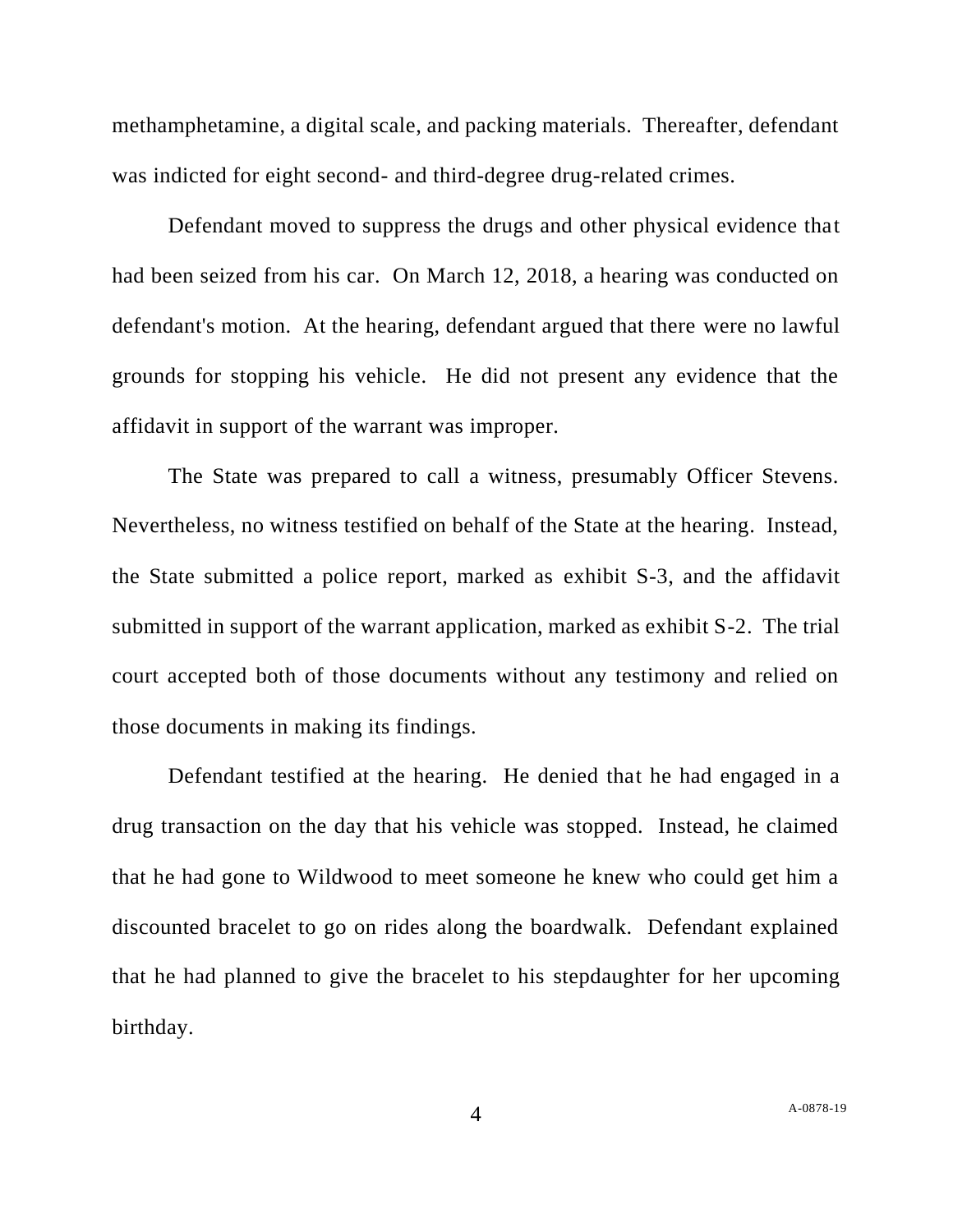Defendant also testified that when he was first stopped by the police, no one told him why his car had been pulled over. He explained that after he had been detained for approximately forty minutes, one of the officers told him he had been directed to pull defendant's car over. The officer then added "you have tinted windows." Defendant disputed that the tinted windows could have been a basis for the stop, testifying that his windows were down just before he was pulled over.

The trial court denied defendant's motion to suppress, finding that the police had reasonable articulable suspicion to stop defendant's car based on two grounds: defendant's car had illegal tinted windows and the police had a reasonable suspicion that defendant had engaged in a drug transaction. In making those findings, the trial court did not assess the credibility of defendant's testimony. Instead, the court relied on the police report and affidavit to find that Officer Stevens had observed a drug transaction, observed that the vehicle had tinted windows, and relayed those observations to Officer Kolimaga, who stopped the car. The trial court relied in part on defendant's testimony in making the finding about the tinted windows. Defendant testified that when he had entered his car in the parking lot, the windows were up. Accordingly, the trial court reasoned that Officer Stevens had observed the tinted windows.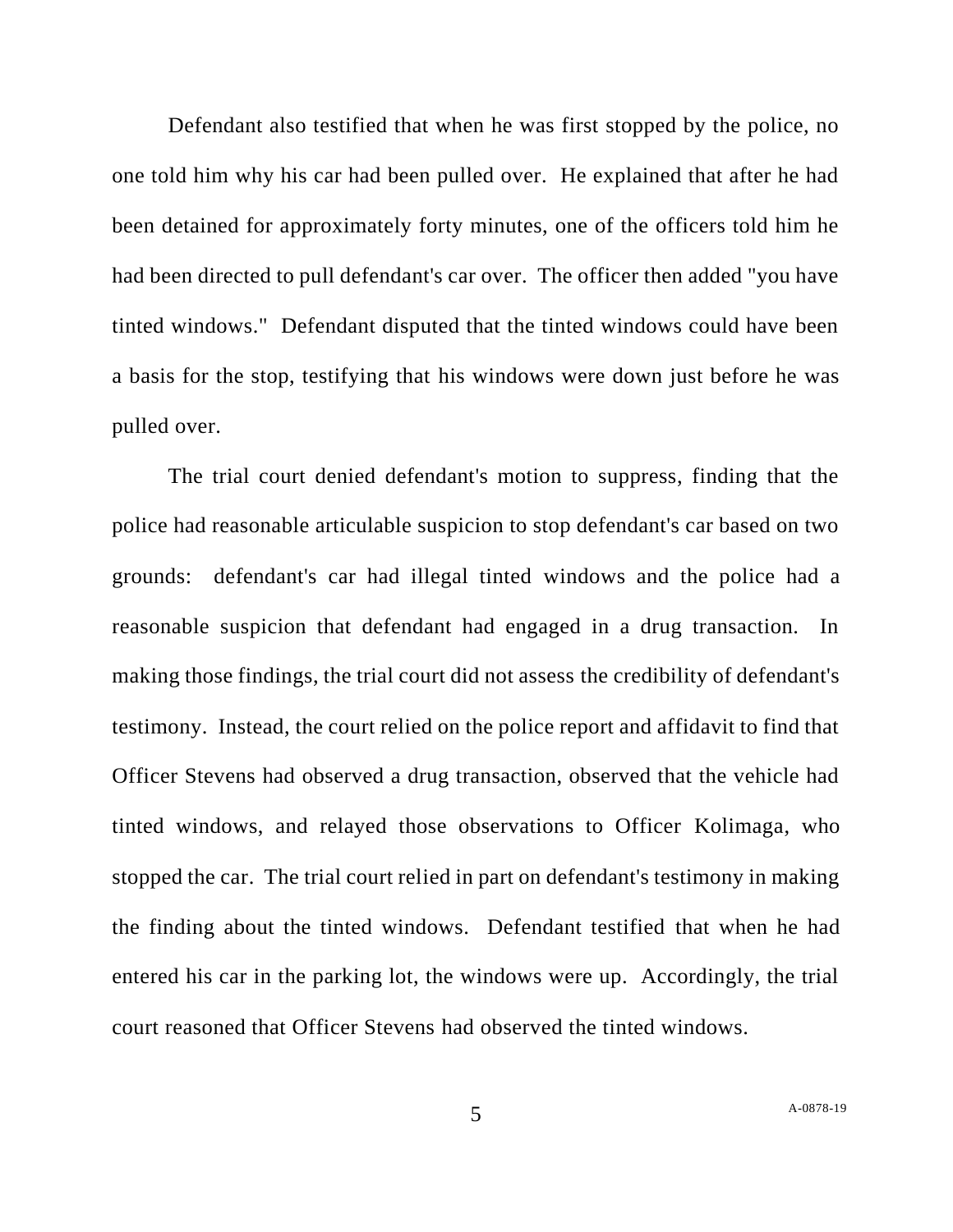The trial court also held that defendant had not presented any evidence to dispute the affidavit submitted in support of the warrant application. Accordingly, the court held that there was no basis to challenge the validity of the warrant, nor was there a need to conduct a Franks hearing to evaluate the affidavit. See Franks v. Delaware, 438 U.S. 194 (1978).

Following the denial of his motion to suppress, defendant pled guilty to second-degree possession of heroin with intent to distribute. In accordance with his constitutional rights, defendant now challenges the denial of his motion to suppress the physical evidence seized from his car.

# II.

On appeal, defendant argues that the stop of the vehicle was illegal, and everything obtained thereafter must be suppressed as fruits of an illegal seizure. He also contends that the trial court erred in denying his motion without a full evidentiary hearing and without the State establishing the legality of the stop:

> THE TRIAL COURT'S DECISION DENYING THE MOTION TO SUPPRESS THE FRUIT OF A WARRANTLESS SEIZURE WITHOUT AN EVIDENTIARY HEARING SHOULD BE REVERSED BECAUSE THERE WERE CONTESTED MATERIAL ISSUES OF FACT THAT REQUIRED THE STATE TO MEET ITS BURDEN OF PROOF AT AN EVIDENTIARY HEARING.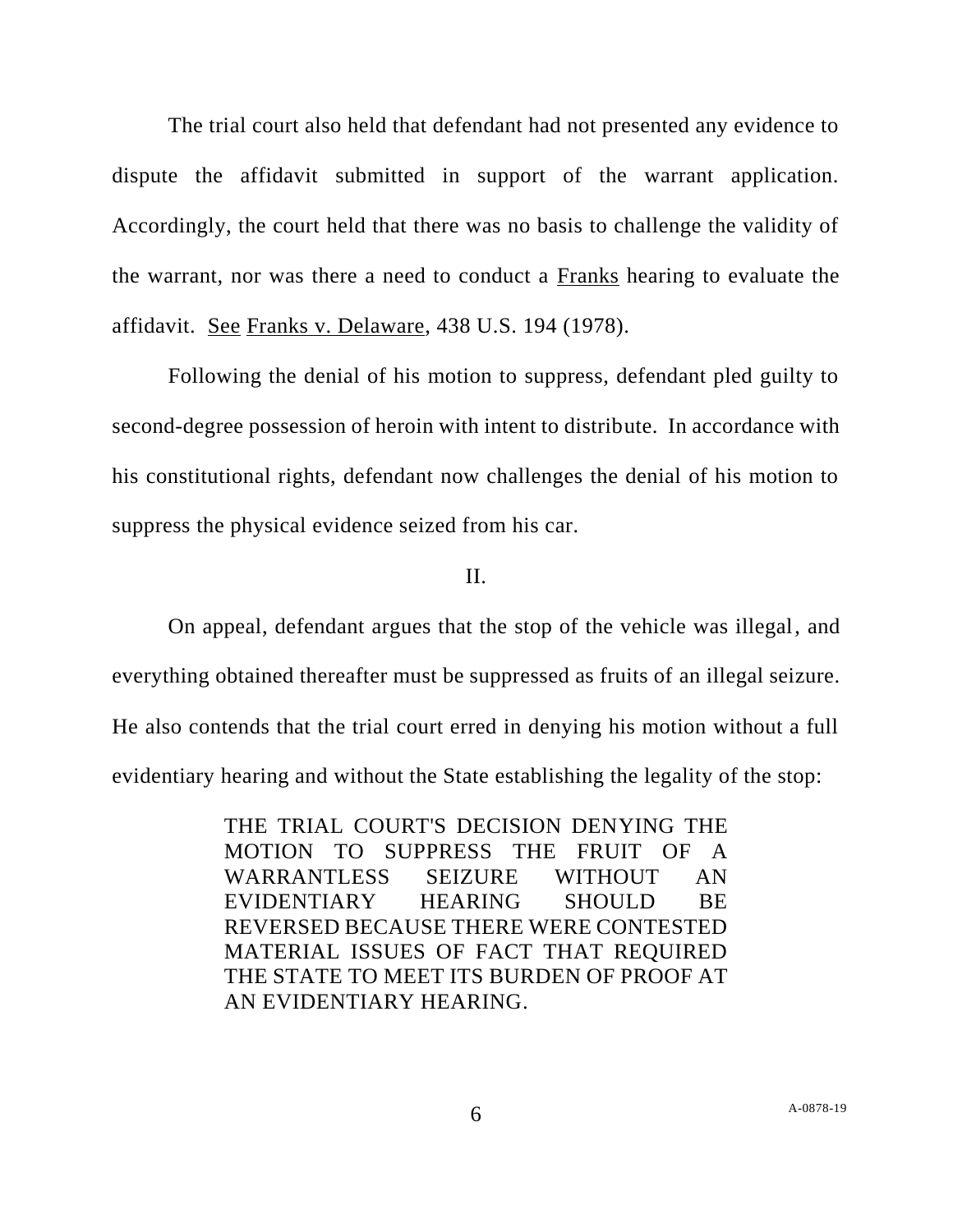When a law enforcement officer stops a motor vehicle, the stop is a seizure that must comply with the constitutional protections afforded by the federal and New Jersey Constitutions. State v. Atwood, 232 N.J. 433, 444 (2018); State v. Sloane, 193 N.J. 423, 430 (2008). "Under both the Fourth Amendment [of the United States Constitution] and Article I, Paragraph 7 [of the New Jersey Constitution], ordinarily, a police officer must have a reasonable and articulable suspicion that the driver of a vehicle, or its occupants, is committing a motorvehicle violation or a criminal or disorderly persons offense to justify a stop." State v. Scriven, 226 N.J. 20, 33-34 (2016); see also State v. Locurto, 157 N.J. 463, 470 (1999). "The State bears the burden of proving that an investigatory stop is valid." Atwood, 232 N.J. at 444 (citing State v. Maryland, 167 N.J. 471, 489 (2001)).

"The proper mechanism through which to explore the constitutionality of warrantless police conduct is an evidentiary hearing." Id. at 445 (first citing N.J.R.E. 104; and then citing State v. Gamble, 218 N.J. 412, 419 (2014)). When there are disputed material facts, the State must present witnesses at the evidentiary hearing to substantiate its basis for the challenged warrantless conduct, "and the defense is afforded the opportunity to confront and cross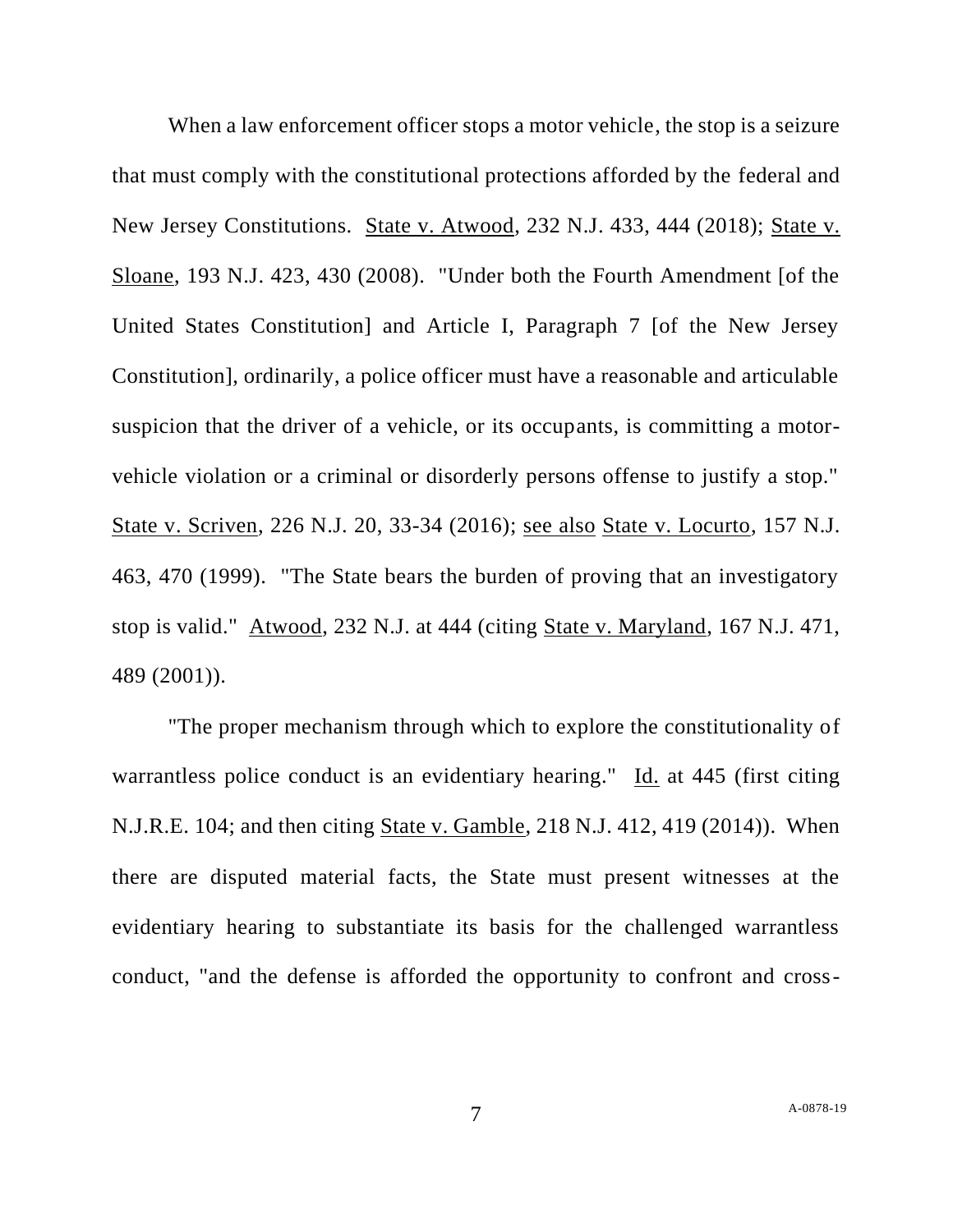examine the State's witnesses." Ibid.; see also R. 3:5-7(c) (requiring testimony to be taken in open court "[i]f material facts are disputed").

In Atwood, the Court held that the State had not meet its burden to justify a pre-warrant seizure with the affidavit submitted in support of a warrant. 232 N.J. at 446. The Court explained that the State has the burden of demonstrating reasonable and articulable suspicion for the seizure because "[s]earch warrants are prospective in nature—they authorize the taking of action. A later-obtained search warrant does not retroactively validate preceding warrantless conduct that is challenged through a suppression motion focused on the legitimacy of the seizure that gave rise to a later search." Id. at 438. The Court went on to explain that "[t]he State must bear the burden of proving the legitimacy of the seizure that led to a later warrant and search—in this case the stop." Ibid. The Court also reiterated that New Jersey "courts have recognized the importance of the ability to question witnesses in case of factual disputes." Id. at 445 (citing State v. Green, 346 N.J. Super. 87, 101-02 (App. Div. 2001)).

At defendant's hearing, he disputed several material facts. First, defendant testified that he had not engaged in a drug transaction before his vehicle was stopped. Consequently, the State had the burden to show that Officer Stevens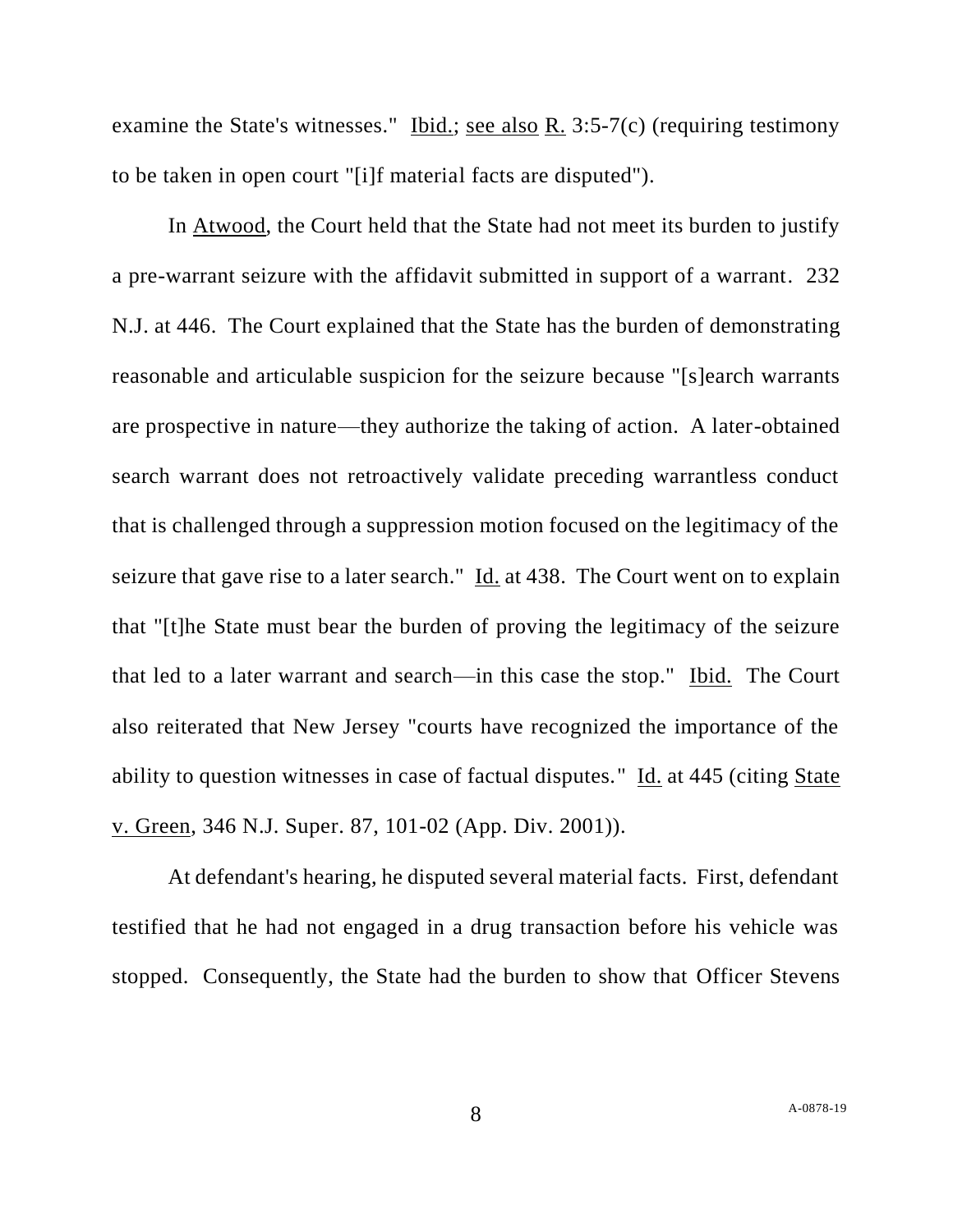had a reasonable belief that he had observed a drug transaction and that those observations were the basis for the stop.

Second, defendant also disputed that his car was stopped because it had tinted windows. He testified that before the stop, his windows were down. Moreover, the record at the suppression hearing contained no verified information from Officer Kolimaga stating the basis for his stop of defendant's car.

In denying defendant's motion, the trial court relied on the unverified police report and an affidavit. By relying on those documents, the court deprived defendant of an opportunity to challenge the validity of the grounds for the stop through cross-examination of Officer Kolimaga, who had made the stop, and Officer Stevens, who had prepared the report and affidavit and who had claimed to have observed a drug transaction.

Both the report and affidavit were hearsay. See N.J.R.E. 801 (defining "hearsay" as an out-of-court statement offered to prove the truth of the matter asserted in the statement). The police report includes statements made by a confidential informant; those statements are also hearsay. State v. Keyes, 184 N.J. 541, 556 (2005). Although "hearsay is permissible in suppression hearings, subject to N.J.R.E. 104(a)," the court must still decide how much weight to give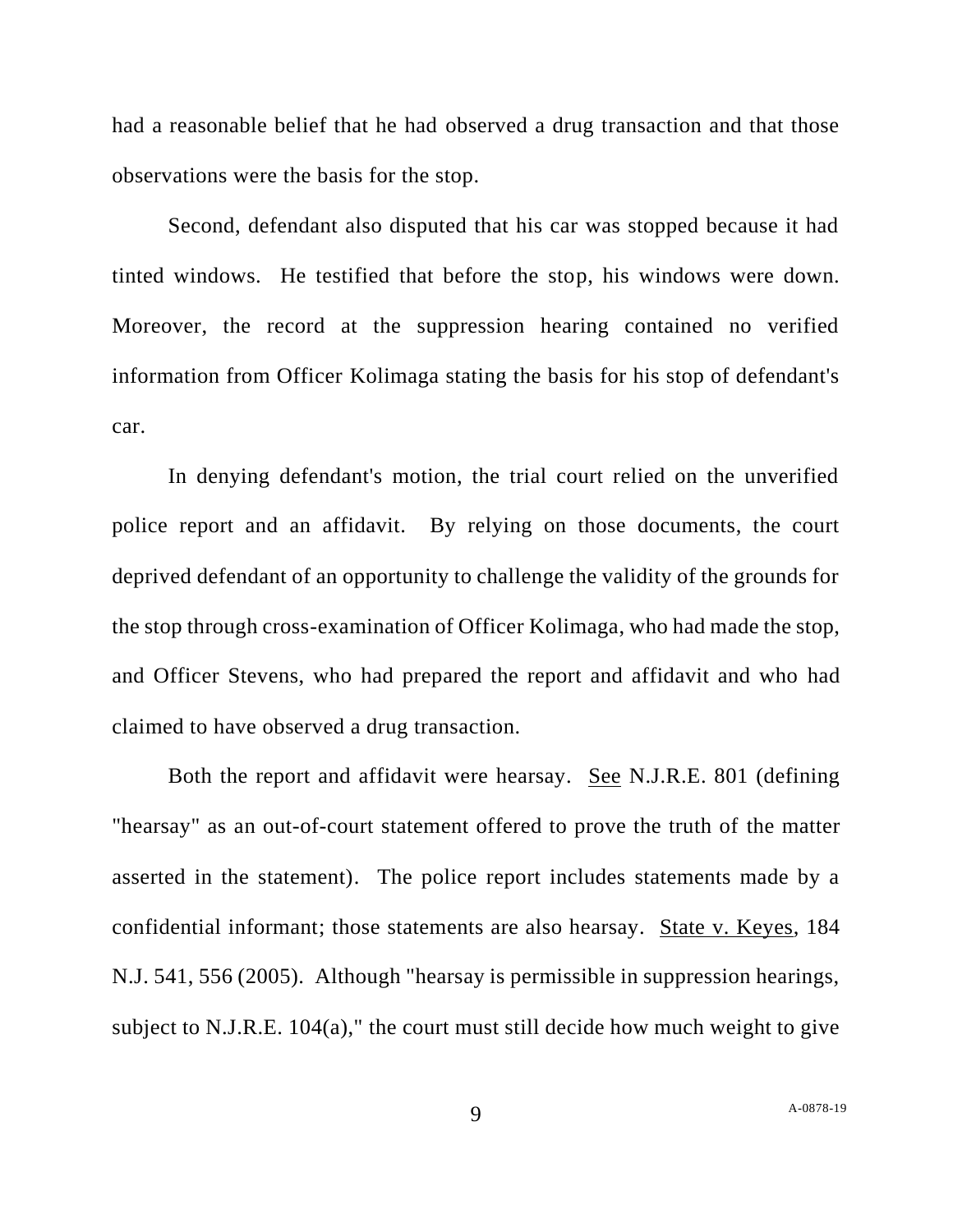that evidence when available firsthand testimony is not presented. State v. Watts, 223 N.J. 503, 519 n.4 (2015). In that regard, the record before us does not contain any certification verifying the authenticity of the affidavit. The police report, which was unverified, is hearsay and the State cited nothing to support its admission into evidence at the hearing. Without an evidentiary hearing, defendant had no opportunity to challenge the reliability of that evidence "by testing [it] in the crucible of cross-examination." State ex rel. J.A., 195 N.J. 324, 342-43 (2008) (alteration in original) (quoting Crawford v. Washington, 541 U.S. 36, 61 (2004)).

The police report does not say what Officer Stevens told Officer Kolimaga when he directed Kolimaga to stop defendant's car. We are left to assume that Stevens told Kolimaga that he had observed a drug transaction and tinted windows. The report stated: "[Defendant] was observed operating his vehicle with illegally tinted windows" and based on "my training, experience, and observations, I suspected [defendant] engaged in a [drug] transaction with [an unidentified man]. Accordingly, Ptlm. Andrew Kolimaga #85 was contacted by the [Street Crimes Unit] and requested to stop [defendant's] vehicle." The report does not say that Stevens told Kolimaga about his observations. Given that defendant disputed that he had engaged in a drug transaction or that his car had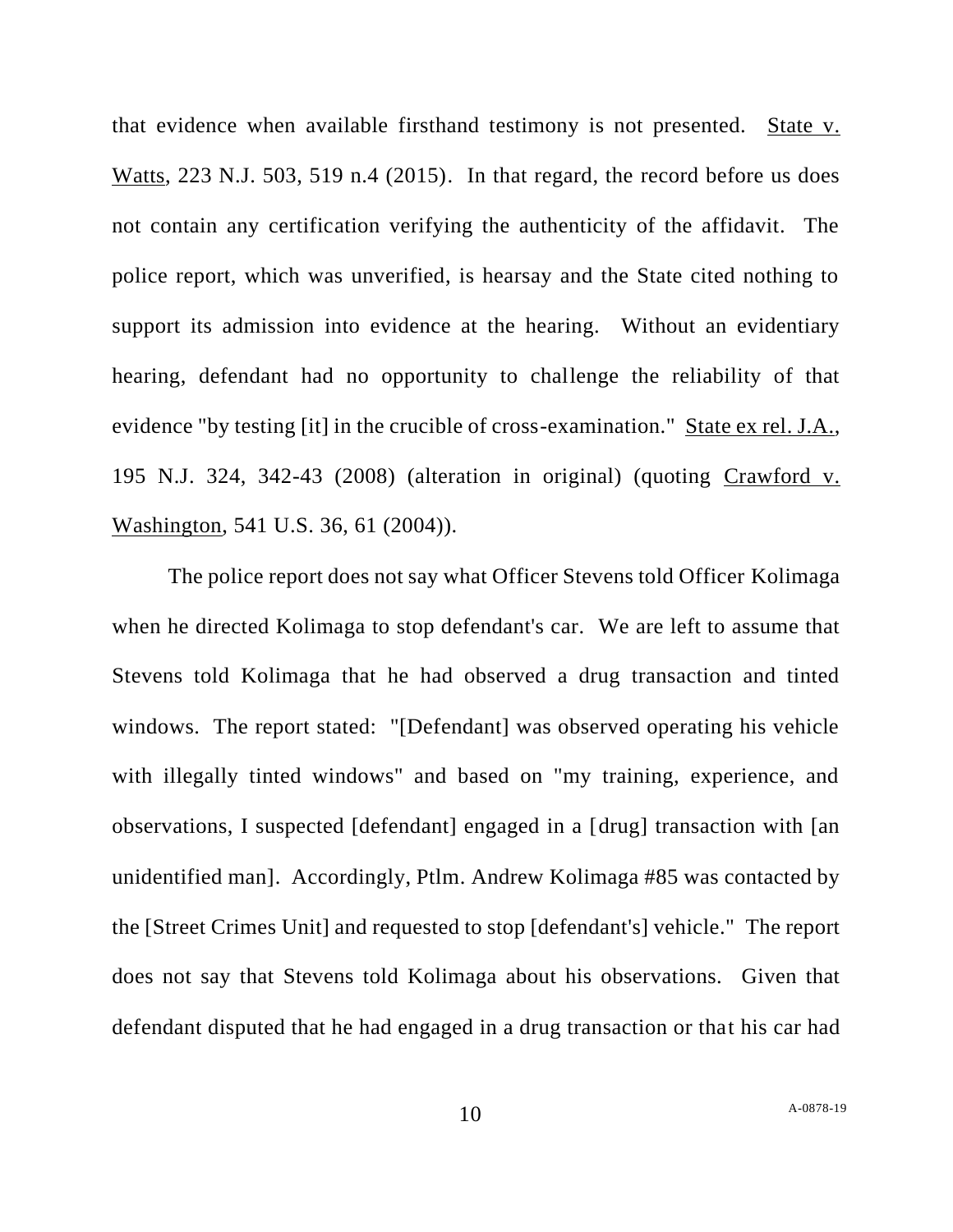been stopped because of the tinted windows, the court needed to conduct a full evidentiary hearing where the State proved that there was reasonable articulable suspicion for the stop.

On the current record, it is not clear that the stop was made because of the tinted windows. Given an opportunity to hear testimony elicited during crossexamination and to assess credibility, a fact-finder could conclude that the police were going to stop defendant's vehicle no matter what and the tinted windows were just a pretext, and possibly an after-the-stop justification. We are not suggesting that those are the facts; rather, we are holding that those potential issues need to be explored and ruled on after a full evidentiary hearing.

Moreover, the New Jersey Supreme Court has cautioned that police claims that they stopped a vehicle for a motor-vehicle offense need to be scrutinized. For example, when a stop was based on an officer's erroneous belief that a driver was violating taillight laws, the Court held that the stop was unconstitutional because the officer's mistake of law was not "objectively reasonable." State v. Sutherland, 231 N.J. 429, 431-32 (2018). Similarly, the Court found another stop was not justified when it was based on an officer's mistaken belief that the driver was violating the state's "high-beam" statute because the officer had no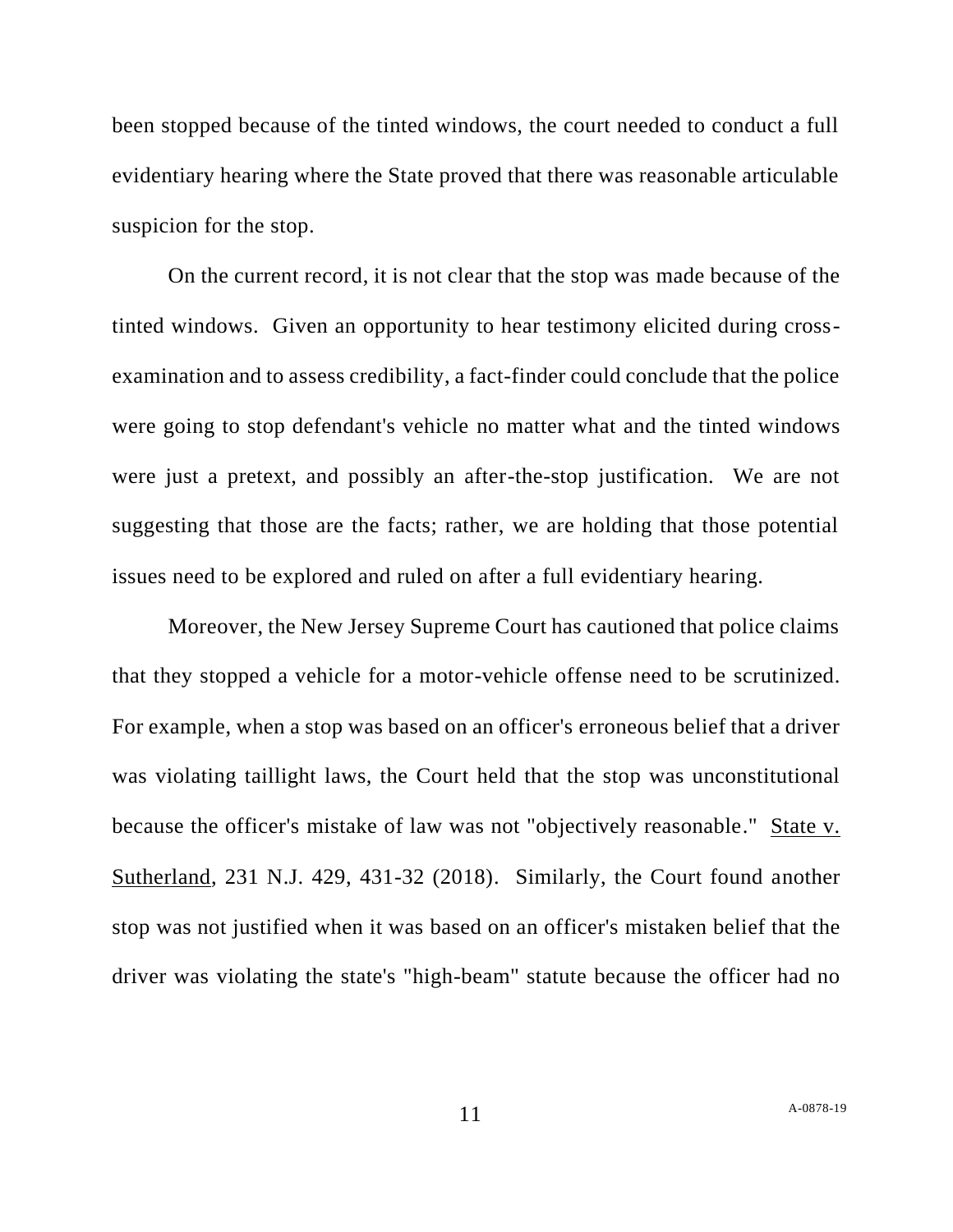"reasonable, articulable, and particularized suspicion for making the stop." Scriven, 226 N.J. at 34-36, and 38.

In addition, on the current record, it is not clear that the observations made by Officer Stevens gave rise to a reasonable suspicion that a drug transaction had occurred. Defendant testified that when he and the other man were in his vehicle in the parking lot, his windows were up, and no one could see inside the vehicle. At a full evidentiary hearing, the State will have to present evidence concerning Officer Steven's actual observations and whether he reasonably suspected that a drug transaction had taken place in the vehicle. We are cognizant that the State also relies on additional observations made during its investigation before the vehicle stop. That information, however, is contained only in the police report and affidavit and there was no testimony about the investigation at the March 12, 2018 hearing.

In summary, the State had the burden to prove that Kolimaga had lawfully stopped defendant's vehicle. Given defendant's testimony disputing material facts, it was an error for the trial court to make findings based on a police report and affidavit without hearing testimony and without giving defendant an opportunity to cross-examine the police officer who wrote those documents.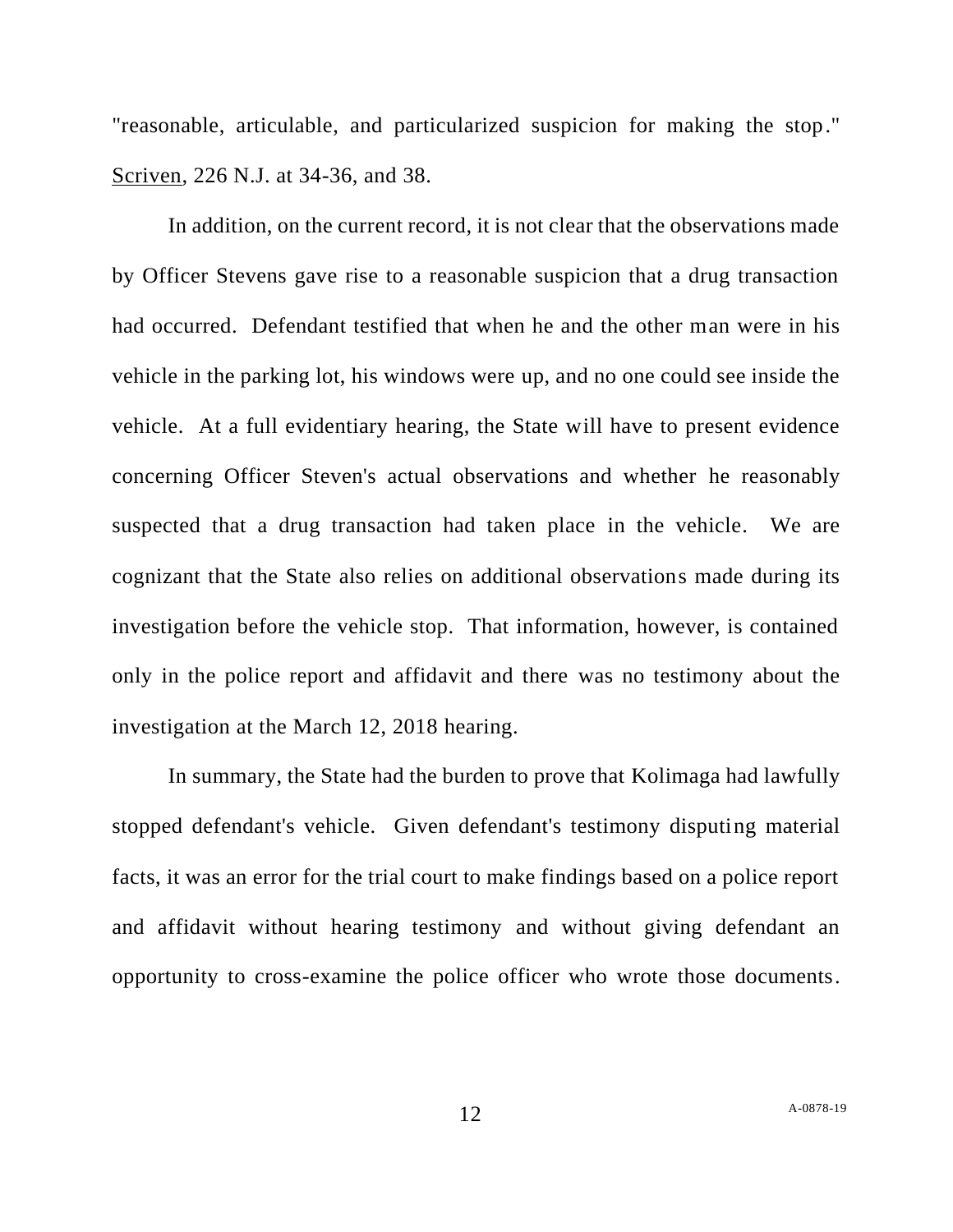Accordingly, we vacate the order denying defendant's motion to suppress and remand for a full evidentiary hearing.

We are not vacating defendant's conviction. The trial court is to conduct a full evidentiary hearing on the motion to suppress. If the evidence is suppressed, defendant can move to withdraw his guilty plea. If the evidence is not suppressed, defendant can decide if he wants to appeal from the ruling following the remand.

On remand, the trial court is directed to enter a written order on the motion to suppress. In that regard, we note that the court did not enter a written order denying defendant's original motion to suppress. Instead, the only thing that we have in the record is a clerk's order stating "a written[o]rder will not be submitted at this time or in the future" and "that the motion decision has been entered into Promis Gavel[,]" and can be "viewed in Promis Gavel." Appeals are taken from court orders. Hayes v. Delamotte, 231 N.J. 373, 387 (2018). Therefore, on remand the trial court must prepare and file a written order that clearly states its ruling.

The order denying the motion to suppress is vacated and the matter is remanded for a full evidentiary hearing on defendant's motion to suppress.

13 A[-0878-19](#page-0-0)